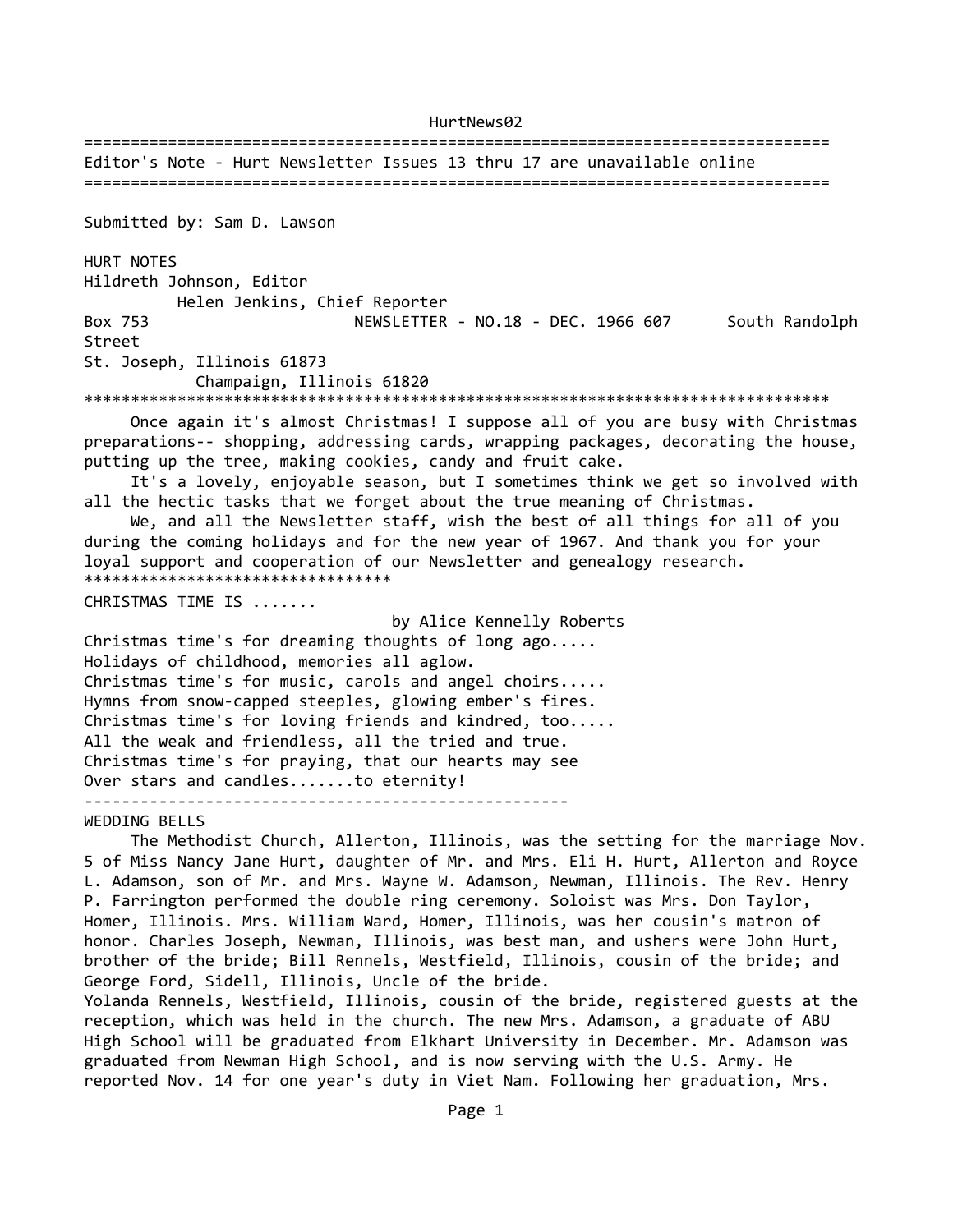Adamson will reside with her parents until her husband returns. \*\*\*\*\*\*\*\*\*\*\*\*\*\*\*\*\*

 The wedding of Miss Marie Wilkenson, daughter of Mrs. Woodrow Conn of Martin, Kentucky, and Henry Thomas Hurt III, son of Mr. and Mrs. Henry Hurt, Jr., of Lancaster, Kentucky, was solemnized at 2:00 PM Sunday, August 14, at the Bellepoint Baptist Church, Frankfort, Kentucky.

 The Rev. Billy Craddock officiated at the double ring ceremony. The maid of honor was Miss Betty Hockensmith. Serving his nephew as best man was Kenneth Singleton. The groom served three years with the U.S.N. Seabees. He is now presently employed by the Kentucky Department of Highways, Frankfort, Kentucky, where the young couple is residing.

 A reception was held immediately following the ceremony at the apartment of Mr. and Mrs Hurt in Frankfort. Members of the family and friends who attended were: Mr. and Mrs. Charles Howard, Mrs. and Mrs. Tom Murphy, Mrs. Grace Peters, Frankfort, Kentucky; Mr. Jesse Dixon, Versailles, Kentucky; Mr. Cabel Leavell, Dr., Hamilton, Ohio; Mrs. Henry Hurt, Jr., Kenneth Hurt, Larry Hurt, Mrs. Lura Louise Hurt, and Mrs. Sallie Singleton, grandmother of the groom, of Lancaster, Kentucky. \*\*\*\*\*\*\*\*\*\*\*\*\*\*\*\*\*\*\*\*\*\*\*\*\*\*\*\*\*\*\*\*\*\*\*\*

 Miss Carolyn Mitchell, daughter of Mr. and Mrs. Dale Mitchell, Homer, Illinois, was married Sept. 17 to Bill Ward, of Mahomet, Illinois. They are making their home in Homer. Carolyn is a 1966 graduate of Homer High School, and is presently employed at the University of Illinois.

\*\*\*\*\*\*\*\*\*\*\*\*\*

 Miss Nickie Sue Hurt, daughter of Mr. and Mrs. Noble Hurt, RR #3, Casey, Illinois, was married in September to Kenneth Craig Varney, RR #1, Casey, Illinois. \*\*\*\*\*\*\*\*\*\*\*\*\*\*\*\*\*\*\*\*\*\*\*\*\*\*\*\*\*\*\*\*\*\*\*

#### GOLDEN WEDDING

 Mr. and Mrs. Ed Hulette, of Paint Lick, Kentucky, celebrated their 50th wedding anniversary with an open house Sunday, Nov. 27, at their home. The couple was married in Lancaster, Kentucky, on Nov. 25th, 1916, by Rev. H. S. Hudson. They have three children: Mrs. Edward Hammonds, Paint Lick, Kentucky, Mrs. Luther Wrenn, Franklin, Indiana, and Mrs. Edwin Sutton, Crab Orchard, Kentucky. They have seven grandchildren, and two great-grandchildren.

\*\*\*\*\*\*\*\*\*\*\*\*\*\*\*\*\*\*\*\*\*\*\*\*\*\*\*\*\*\*\*\*\*\*

 Linda and Danny Brown spent the Thanksgiving weekend with Linda's parents, Mr. and Mrs. Maurice Jenkins, Champaign, Illinois, and with Danny's parents, who live in Urbana. Linda and Danny live in Carbondale where Danny attends Southern Illinois University.

#### \*\*\*\*\*\*\*\*\*\*\*\*\*\*\*\*\*\*\*\*\*\*\*\*\*\*\*\*\*\*\*\*\*\*

#### NEW JERSEY NEWS

 An interesting letter arrived in October from Bill Hurt, Hackettstown, New Jersey, with a newspaper clipping enclosed. Bill was chosen to be in the academic procession at East Orange, New Jersey for the inauguration of Dr. Carl Fjellman as the fifth president of Upsala College. Bill was presenting his alma mater, Eastern Illinois University, Charleston, Illinois. Delegates from more than 300 colleges, universities and learned societies were present for the impressive ceremonies in Viking Memorial Hall on the East Orange Campus. Bill is now employed as a technical writer at Picatiney Arsenal.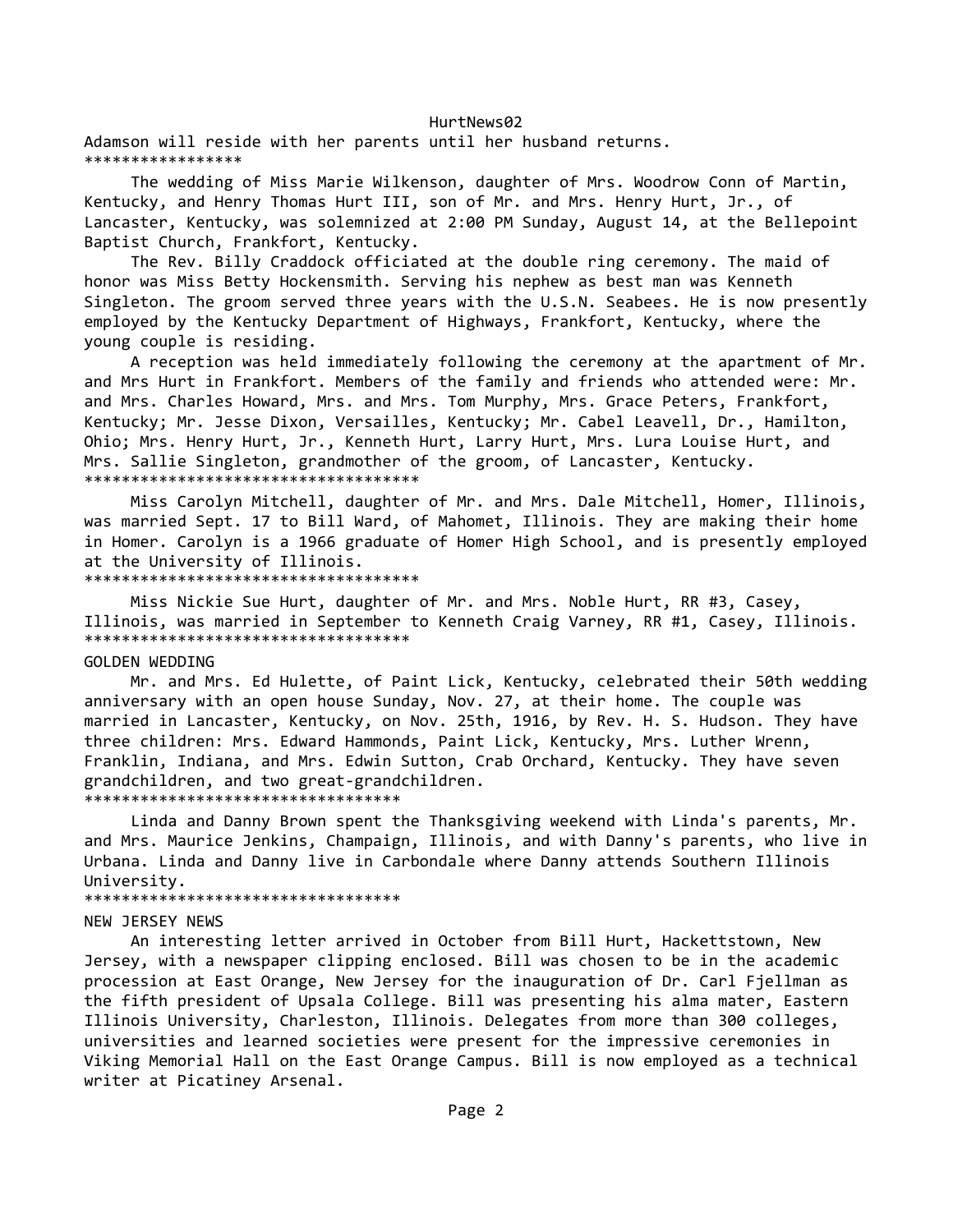Bill sent his regrets at not being able to attend the 1966 Hurt Reunion, but says they hope to make it next year. He mentioned that he and his family plan to attend the Montreal World's Fair sometime next year, also. (Don't forget to send us a write-up on your trip for the Newsletter, Bill)

I also want to quote the following paragraph from Bill's letter:

 "Could we have more 'I Remember Grandma (Grandpa)' features in the Newsletter? Since so many of us didn't know them, even the littlest remembrances from others are enjoyable--How about their interest, hobbies, etc.?"

 Go, please, if any of you other cousins remember anything about our grandma or grandpa Hurt, won't you send your stories, etc. to us for publication? \*\*\*\*\*\*\*\*\*\*\*\*\*\*\*\*\*\*\*\*\*\*\*\*\*\*\*\*\*\*\*\*\*\*\*\*\*

 All of you who are descendants of Nancy Jane Bryant Hurt will be glad to know that her tombstone has finally been ordered. In October, your editor and Chief Reporter made a trip to Casey, Illinois to Markwell's Monument Co. They gave us a discount, and we think we got a nice monument for \$72.80. Of course, we didn't have quite that much money in our fund, but we bought the stone anyway, on the assumption that we would be selling more Bryant books. Have you bought yours? They are \$1.00 each, available from your editor. \*\*\*\*\*\*\*\*\*\*\*\*\*\*\*\*\*\*\*\*\*\*\*\*\*\*\*\*\*\*\*\*\*\*

. GOOD NEWS ON THE GENEALOGY FRONT

 Arriving home from work one evening, I found a note stuck in my front door from Dorothy Bryant, Kirksville, Missouri. She and her husband, Myron, had been visiting his sister, Kathleen, in Lafayette, Indiana, and she had shown them a clipping from an Indianapolis newspaper, where I had requested information on descendants of Alex and Margaret Bryant. (Alex was grandma Hurt's brother.) Dorothy said Myron was their grandson. She left me her address, and I immediately wrote to her. We have been corresponding, and she has been most helpful in getting the information we needed on Alex Bryant's family. We hope to publish a supplement to the Bryant book one of these days, as soon as we can compile more data. \*\*\*\*\*\*\*\*\*\*\*\*\*\*\*\*\*\*\*\*\*\*\*\*\*\*\*\*\*\*\*\*\*\*

 This time of year brings reports of lots of colds, flu, and other illnesses. We hope the Holidays find all of you in good health. Even your "healthy, strong-constitutioned" succumbed to an old virus around Thanksgiving time, and was laid low for two weeks. That's one reason this Newsletter is a little later than usual.

 Ray Jenkins, Champaign, Illinois, got a recess from school for a week, while he fought a battle with strep throat.

 Ronald Johnson, Philo, Illinois, has been walking around on crutches. On Nov. 17th, he injured his ankle while playing basketball. He has traded the crutches for a cane, but is still limping. He regrets not being able to play basketball for his company team--American Bleacher Company, but they have made him official scorekeeper, so he still feels useful. His bowling team missed him, too. (or so he would like to think.) (Just kidding, Ron. We know you are a good bowler.)

 A phone call on Thanksgiving Day from Bakersfield, California informed us that Jerry Johnson could not enjoy Thanksgiving turkey as he was on a soup diet--being laid up with tonsillitis. A bad throat was also curtailing his singing activities. \*\*\*\*\*\*\*\*\*\*\*\*\*\*\*\*\*\*\*\*\*\*\*\*\*\*\*\*\*\*\*\*\*\*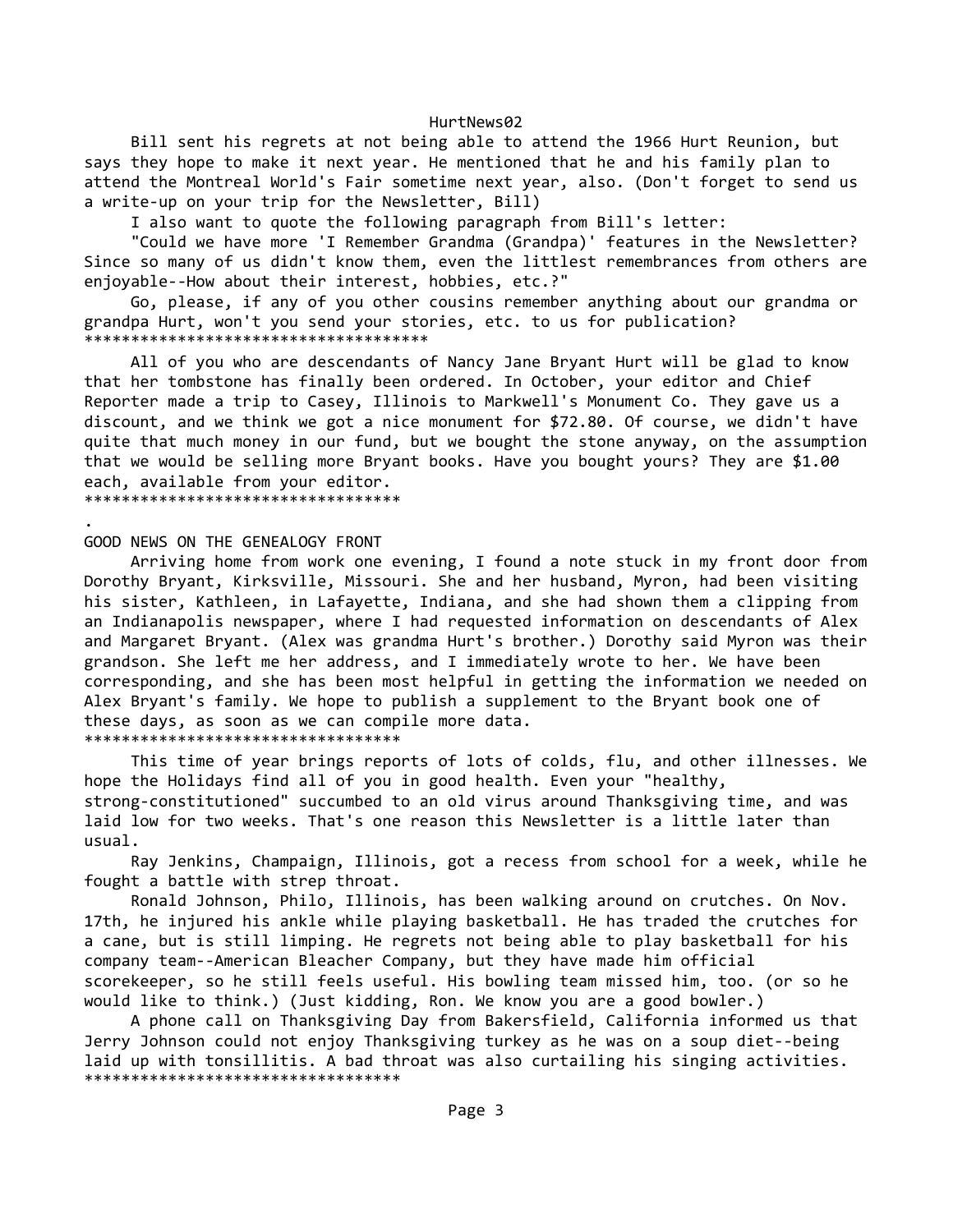IN MEMORIAM

SAMUEL JACKSON HURT

 Samuel Jackson Hurt, age 96 years, 3 months, 15 days, passed away Tuesday, November 1, 1966, at 9:30 A.M. at the home of a nephew, W.K. Hurt, Paint Lick, Ky. Sam was the oldest son of the late Joshua and Lucinda Wray Hurt. He was born on July 16, 1870, farther down Back Creek from where he died. He spent all his life in Garrard County.

 He was first married in 1914 to Vina Ross. They had one child, Janie Berniece, who died at the age of 3 months. His first wife died in 1919. He was later married to Mary Wooten, who passed away in October, 1957.

 He was the oldest member of the Fairview Christian Church. He was a member for many years of Lodge No. 104, F & AM. Also a member of Franklin Lodge No. 7 IOOF. He was awarded a 50 year pin from IOOF in October, 1960.

 Sam is survived by a sister Mrs. Sallie Bowling, Hamilton, Ohio, and the following nieces and nephews: Mrs. Shelburn Adams, Somerset, Ky.; Mrs. Billie Carter, Nicholasville, Ky.; Mrs. Elmer Lawson, Pleasure Ridge Park, Ky.; Mrs. Lucille Ross, Ohio; Mrs. Lura Mae McKinney and Mrs. Morgan Short, Hamilton, Ohio; Mrs. David Stewart, Lexington, Ky., and Mrs. Alva Daily of Indianapolis, Indiana; W. K. Hurt & Clarence Hurt of Garrard Co., Ky.; Henry T. Hurt, Jr., Lancaster, Ky., and George B. VanHuss, Shelbyville, Ky. Also several step-children.

 Services were conducted at 2:30 P.M. on Nov. 3 at the Clark and Layton Funeral Home in Lancaster, by the Rev. Geran Dodson, Pastor of the Fairview Christian Church. Burial was in the Manse Cemetery near Paint Lick. Pallbearers were the following nephews and step-sons: W. K. Hurt, Clarence Hurt, Henry T. Hurt, Jr., Shelburn Adams, Charley Wooten , and Herbert Sowder.

(We are all deeply grieved by the loss of Cousin Sam. His passing has left a void in our hearts that cannot be filled. Sam was a wonderful person, and we owe most of our Hurt family information to him. Without his help, we could never have accomplished so much.)

\*\*\*\*\*\*\*\*\*\*\*\*\*\*\*\*\*\*\*\*\*\*

 Sam really loved all his kinfolk, and he enjoyed our Newsletter so much. He told us once that he wished he could get a Newsletter every week. So this page of our Christmas Newsletter is our loving tribute to Samuel Jackson Hurt. \*\*\*\*\*\*\*\*\*\*\*\*\*\*\*\*\*\*\*\*\*

"We cannot say - and we will not say That he is dead - he is just away - With a cheery smile and wave of the hand, He has wandered into an unknown land. Think of him still as the same, we say - He is not dead - he is just away." \*\*\*\*\*\*\*\*\*

"We know not where His islands lift their fronded palms in air; we only know we cannot drift beyond His love and care."

================================================================================ ================================================================================ Editor's Note - Hurt Newsletters 19 thru 23 are unavailable online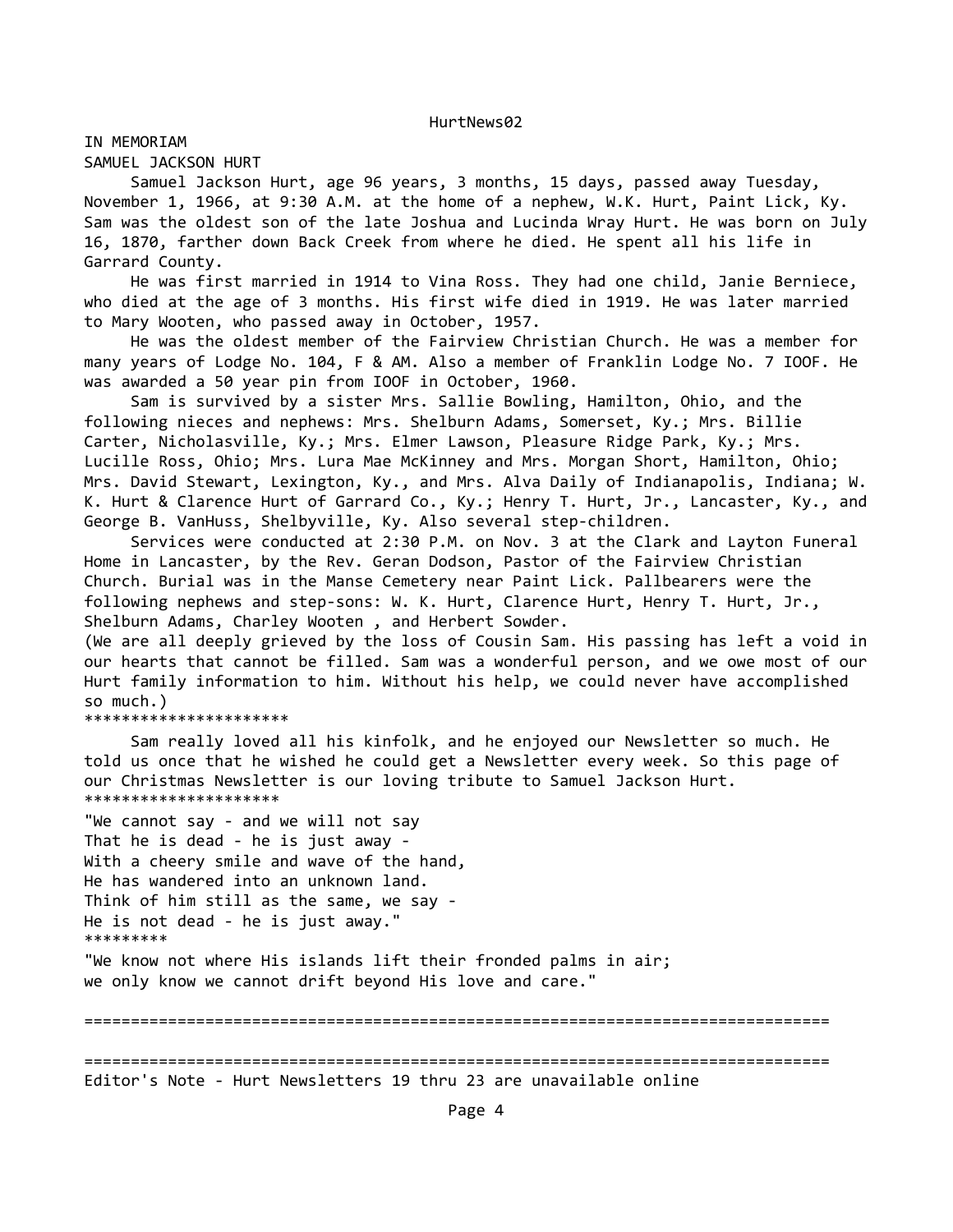================================================================================

Submitted by: Sam D. Lawson HURT NOTES NEWSLETTER - NO.24 - Compiled in 1965 Hildreth Johnson, Editor Helen Jenkins, Chief Reporter Box 753 1308 West University Avenue St. Joseph, Illinois Urbana, Illinois \*\*\*\*\*\*\*\*\*\*\*\*\*\*\*\*\*\*\*\*\*\*\*\*\*\*\*\*\*\*\*\*\*\*\*\*\*\*\*\*\*\*\*\*\*\*\*\*\*\*\*\*\*\*\*\*\*\*\*\*\*\*\*\*\*\*\*\*\*\*\*\*\*\*\*\*\*\*\*\* Children of Eli Mitchell and Nancy Jane Bryant Hurt: 1. Ida Mae Hurt 2. Andrew Noble Hurt 3. Huldah Allen Hurt 4. Charles Elmer Hurt 5. Ozworth Hurt 6. Jesse Eli Hurt 7. Benjamin Harrison Hurt 8. Alva J. Hurt 9. Luther Martin Hurt All of the above children were born in Cumberland Co., Ill. Eli Hurt purchased a 12-acre farm in Crooked Creek Township, Cumberland Co., Ill. And built a house for his family. Somehow, they eeked out a living from the 12 acres. The sons worked as farm hands in their younger days, and most of them farmed all their lives, acquiring their own farms. Ida Mae Hurt died when only 31 years of age. Andrew Noble Hurt (Uncle "Andy"), Huldah Allen Hurt (Uncle "Huldy"), Ozworth Hurt (Uncle "Pod"), and Jesse Eli Hurt (Uncle "Jess")- all owned farms in Crooked Creek Township, within a few miles of each other. Charles Elmer Hurt (Uncle "Tell") owns and resides on a farm near Martinsville, Clark Co., Ill. Benjamin Harrison Hurt (Uncle "Ben") lived in Allerton, Vermillion Co., Ill., and was employed as a section foreman for the railroad. Alva J. Hurt, my father, was nicknamed "Lyle" and "Lal". He lived on the old home place for a number of years, farming the 12 acres, plus additional rented ground. Alva J. was also carpenter, and during the depression of the 1930's, he gave up farming and took up carpentering. He purchased a 5-acre plot in Crooked Creek Township, close to his brothers, and built his own house. He was employed at a shoe factory in Casey, Ill. until he reached retirement age. He was an avid fisherman, and in his later years, really pursued his hobby.

 Luther Martin Hurt (Uncle "Lule"), the youngest son, didn't care much for farming. He preferred trains and automobiles to horses. He worked at several different jobs, including railroad, fireman, railroad shop laborer, and auto mechanic. He finally established his own business, dealing in auto parts. He moved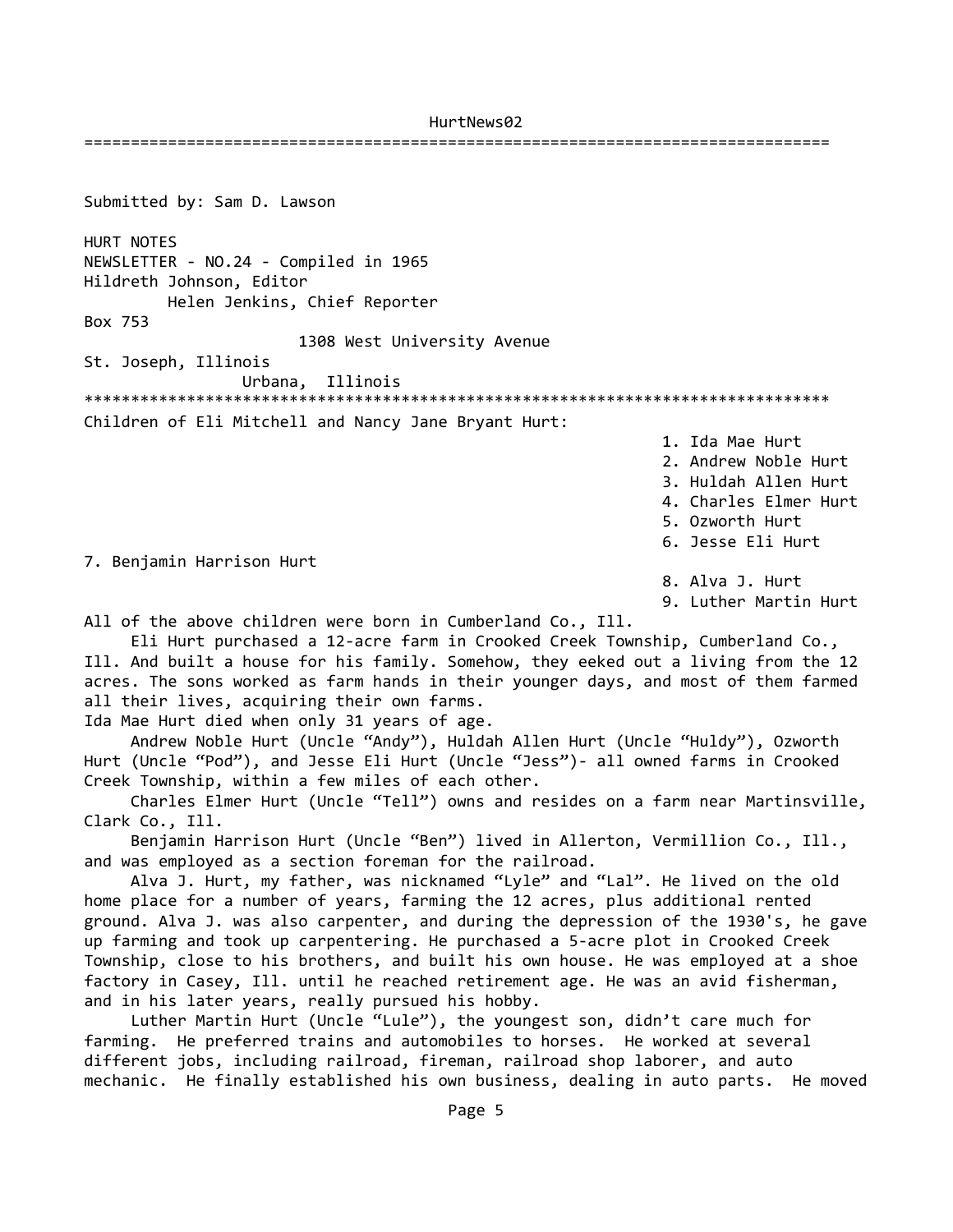around more than the other children--living at various times in Mattoon, Ill., Toledo, Ill., Greenup, Ill., Casey, Ill., Allerton, Ill., Martinsville, Ill., and Terre Haute, In. For a number of years now, he has lived in his own home in Marshall, Clark Co., Ill. Further details of these children will be found on the following pages. IDA MAE HURT, DAUGHTER OF ELI AND NANCY JANE BRYANT HURT Ida Mae Hurt was born May 27, 1872, and died Nov. 5, 1903. Burial in Washington Cemetery, Cumberland Co., Illinois. She married Dec. 5, 1890, Lincoln Grant Goodwin. They had one child, Bonnie Mae Goodwin, who was the only grandchild of Nancy Jane actually "saw", for she was blind before any of the other grandchildren were born. Bonnie May Goodwin was born Nov. 16, 1892. She was married Feb. 27, 1913, at Hazel Dell, Illinois, to Martin Alva Simerl. They now live in Covington, Indiana. Children of Martin Alva and Bonnie May Goodwin Simerl: 1. Alice Gertrude Simerl - married Clarence Vernie Lutz. - 1931. They live in Danville, Illinois. Children: a. Betty Loise Lutz - married Leslie Anderson Black. 1951 1. Stanley Anderson Black 2. Rhonda Jo Black 3. Danny Orlando Black b. Joann Lutz - married Jerald O'Neal - 1952 1. Jamie Noreen O'Neal 2. Jerry Nathan O'Neal c. Violet Marie Lutz (b 1939 d. 1941) d. Clarence Martin Lutz - Nancy Hartman - 1963 e. Helen Mae Lutz - married Robert Eugene Shouse - 1968 1. David Eugene Shouse f. Alice Geraldine Lutz married Denton Emory - 1964 2. Gerald Wayne Simerl (called "Johnnie") (b. 1915 - d. 1945) He married Reatha Howard -1937. a. Donald Kenneth Simerl Gerald Wayne Simerl was killed in

Page 6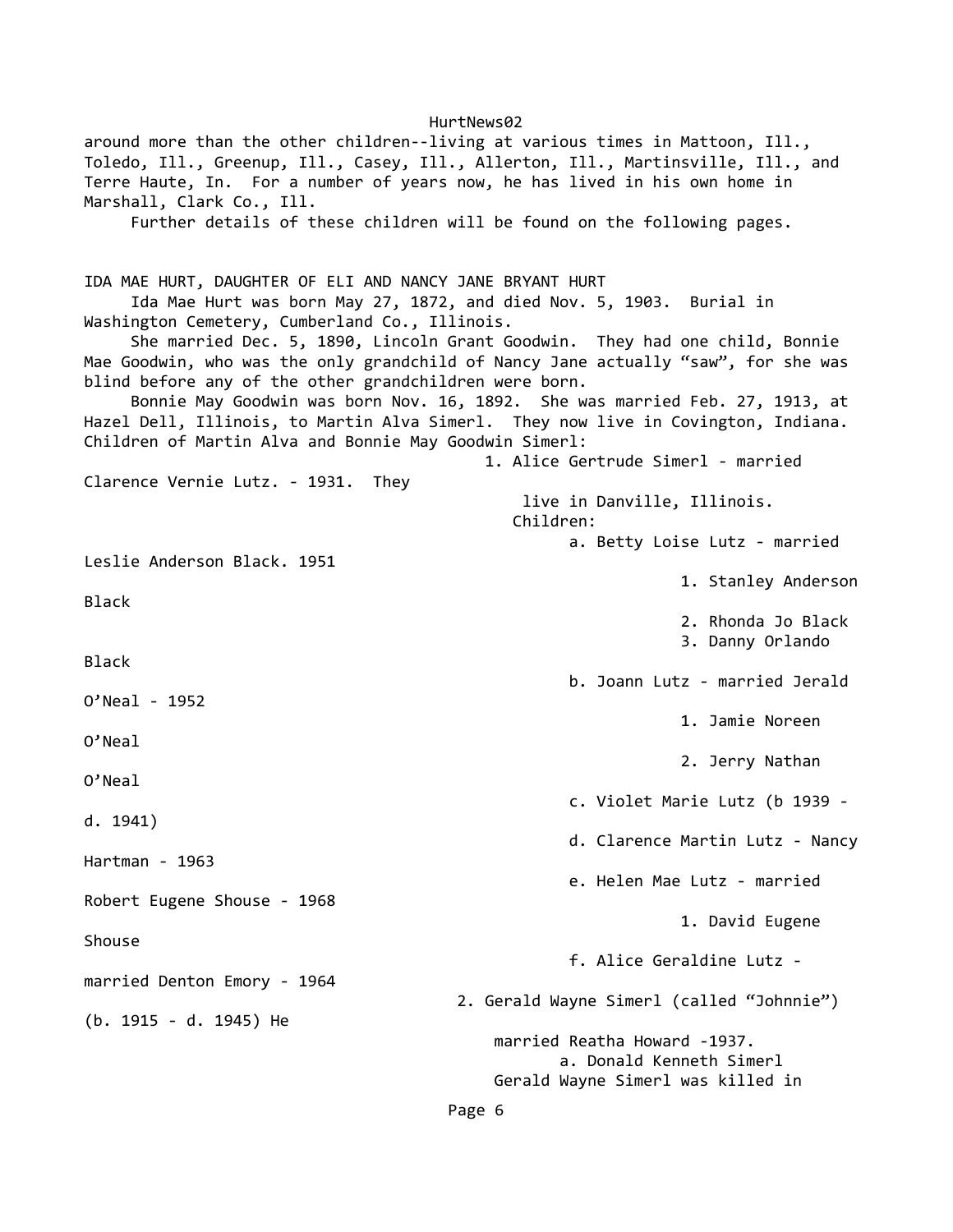HurtNews02 Germany during World WarII 3. George Washington Simerl was born on Washington's birthday-- February 22, 1919-- hence, his name. George is a bachelor, and lives with his parents in Covington, Indiana. 4. Rex Simerl-- married Mescal Garland O'Neal.- 1942. They live near Covington, Indiana. a. Deanna Garland Simerl b. Dawn Gail Simerl c. Theodore Rex Simerl d. Jeffrey Wayne Simerl e. Teresa Ann Simerl Data on above family contrbuted by Alice Lutz ANDREW NOBLE HURT, SON OF ELI AND NANCY JANE HURT Andrew Noble Hurt was born Oct. 26, 1874 and died 1952. He married Clara Morris. (deceased) Both Andrew and Clara are buried in Washington Cemetery, Cumberland Co., Illinois. Children of Andrew Noble and Clara Morris Hurt: 1. Nora Mae Hurt (deceased) - married Ernest C. Ruffner. a. Ernestine Ruffner (deceased as a child) b. Darol Edward Ruffner - married Bernice Marie Niemeyer. Lives in Exeter, California. (1) Darol Ruffner Jr. - married Ruth Hardin. - 1965. (2) Michael Maurice Ruffner - married Ann Goff - 1963. c. Marcella Ruffner - married Glen Alstott. Lives in Indianapolis, Indiana. (1) Glenda Alstott - married to ??? (2) Ronda Alstott - attends Purdue Univ., Lafayette, Indiana. d. Martha Jean Ruffner - married Richard Salaser. Lives in Indio, California. (1) Sharon Salazer - married and has 2 sons. (2) Sheila Salazer - married and has 1 daughter. (3) Darol Salazer (4) Debbie Salazer e. Alberta Ruffner (died 1963) - married Joe Ginter. (1) Gary Ginter - lives with his father in Page 7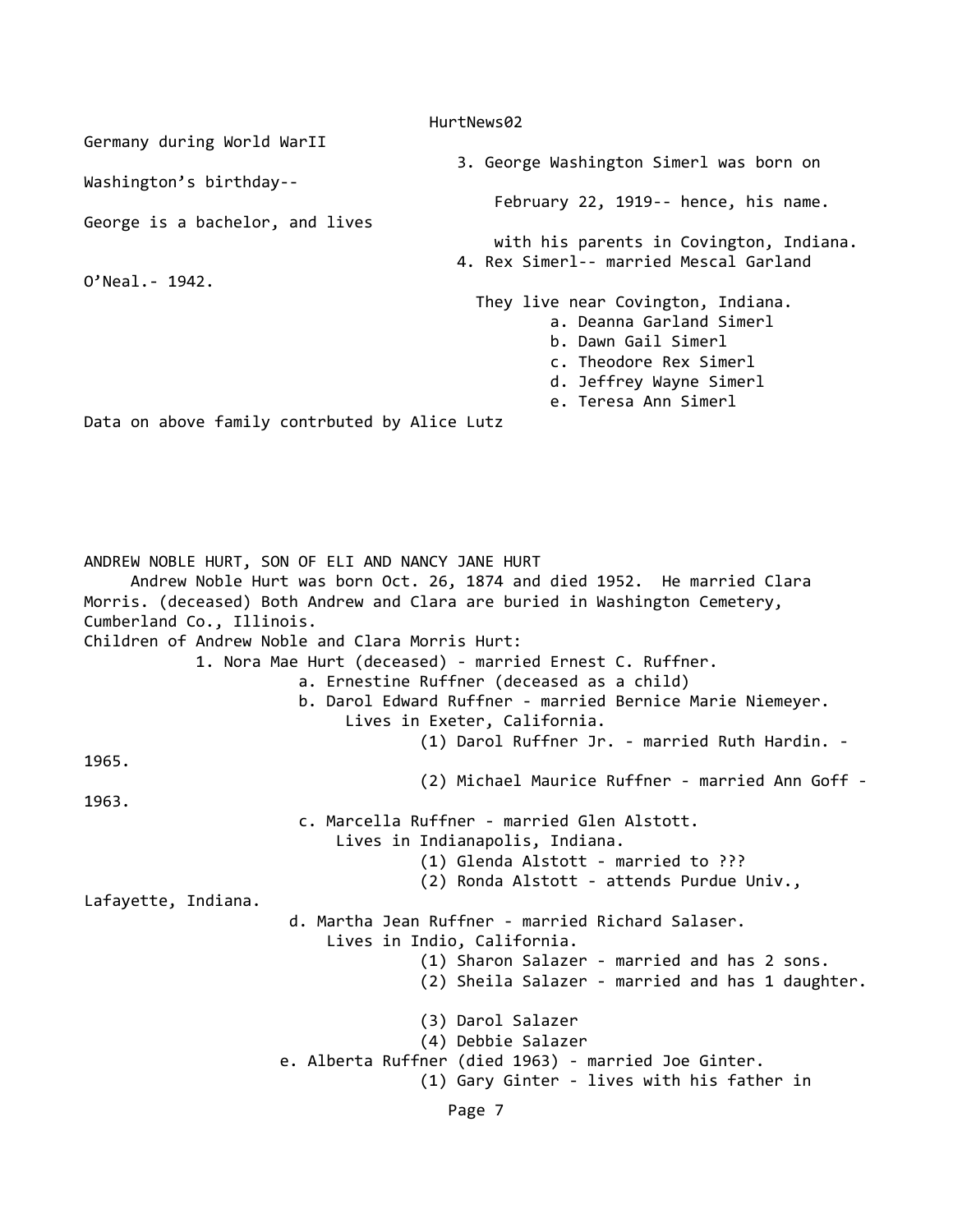Chicago, Ill.

(2) Robin Ginter - adopted by her aunt, Marcella

Alstett.

 2. Arthur John Hurt was born Feb. 6, 1904, and died March 17, 1956. He married Ghuela Neeley, who survives, and is living in Bridgeton,

Missouri.

- a. Velda Hurt married Kenneth Herrmann 1941.
	- Lives in Bridgeton, Missouri.
		- (1) Velda Kathleen Herrmann
		- (2) Kenneth Michael Herrmann
		- (3) Arthur Jerald Herrmann
		- (4) Charles Shephard Herrmann
		- (5) Deborah Susan Elizabeth Herrmann
	- b. John Orvie Hurt married Joan Marhy Glastetter 1942
		- Lives in St. Peters, Missouri.
			- (1) Judith Ann Hurt married Don Bocklage 1962
			- (2) James Russell Hurt
			- (3) Joseph Noble Hurt
			- (4) Jenny Lynn Hurt
- c. Dorothy Hurt married 1st, Ellis Wilbur Jones 1994 (1) Linda Jones
	- Dorothy Hurt married 2nd, Thomas Allen Doughty.
	- They live in Hartford, Illinois.
- d. Betty Hurt married Buford Walter 1947.
	- Lives in Pagedale, Missouri.
		- (1) Barbara Susanne Walter
		- (2) Steven Victor Walter
		- (3) Dennis Michael Walter
- e. Ruth Hurt married Benjamin Franklin Carll 1948
	- Lives in Cheyenne, Wyoming.
		- (1) Benjamin Franklin Carll, Jr.
		- (2) Frederick Arthur Carll
		- (3) Bernard Andrew Carll
		- (4) John David Carll
- f. Charles Donald Hurt married Virginia Phillips 1952
	- Lives in St. Louis, Missouri.
		- (1) Charles David Hurt
		- (2) Robin Gale Hurt
		- (3) Sherrie Dianne Hurt
- g. Jack Lee Hurt married Betty Jackson 1956
	- Lives in Harvester, Missouri.
		- (1) Graling Dennis Hurt
		- (2) Lisa Michele Hurt
- h. William Hurt married Ida May Ryder 1960
	- Lives in Overland, Missouri.
		- (1) Arthur Raymond Hurt
		- (2) Danieal William Hurt
- i. Mildred Shirley Jean Hurt lives with mother in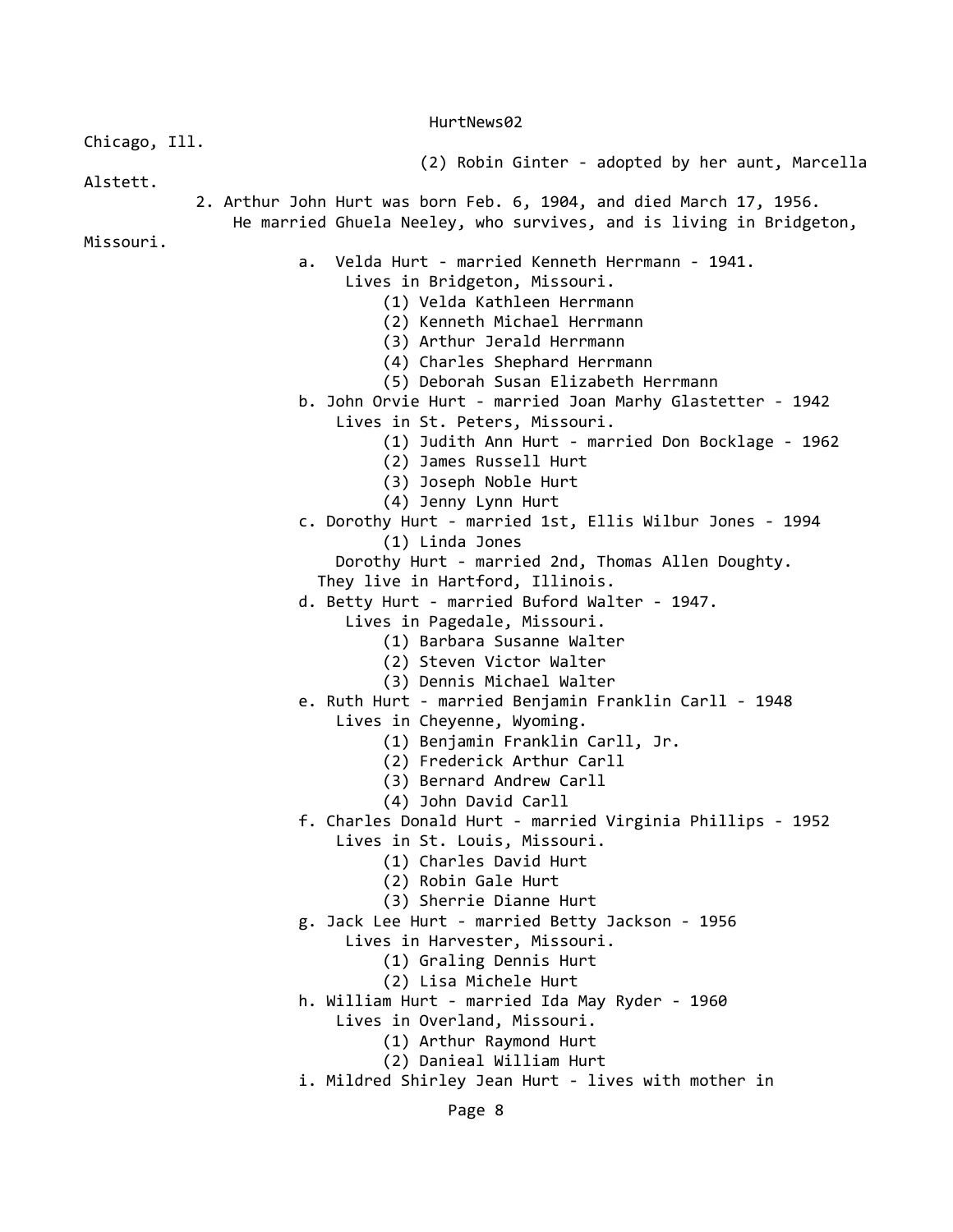Bridgeton, Mo. j. Sharron Joyce Hurt - lives with mother in Bridgton, Mo. 3. Inez Hurt -married 1st William Biggs - 1925. a. Clara Catherine Biggs - married William Wasworth - 1963 Inez Hurt - married 2nd , Joseph Nichols - 1940. b. Charles Joseph Nichols - married Helen Brewer - 1961 (1) Andy Nichols The Nichols family lives in Greenup, Illinois. 4. Eunice Hurt - married 1931, Roscoe Walters (b. 1906- d. 1944) No children. Eunice Hurt Walters lives in Greenup, Illinois. 5. Jessie Hurt - married Harry Wood - 1939. Lives near Toledo, Ill. a. Karolyn Wood - married Leroy Scott - 1964. Lives near Toledo, Ill. b. Marilyn Wood - lives at home with her parents. (Karolyn and Marilyn are twins) 6. Noble Hurt - married Eva Kuhn - 1940. Lives on a farm near Casey, Illinois. a. Nancy Jane Hurt - married Chrarles Croft - 1959 (1) Cindy Lee Croft b. Stephen Noble Hurt - married Marjorie Beckham - 1964 c. Dany Hurt d. Nicki Hurt e. Ricki Hurt 7. Behlah Hurt - married 1937 Clarence Monroe (b. 1909 - d. 1947) Lives at Casey, Illinois. a. Bernard Eugene Monroe 8. Roberta Imogene Hurt - married Donald Sharp - 1943 Lives at Morris, Illinois. No Children. ----------------------------------------------------------------- (Data on the Andrew Hurt family submitted by Beulah Monroe and Darol Ruffner) \*\*\*\*\*\*\*\*\*\*\*\*\*\*\*\*\*\*\*\*\*\*\*\*\*\*\*\*\*\*\*\*\*\*\*\*\*\*\*\*\*\*\*\*\*\*\*\*\*\*\* HULDAH ALLEN HURT, SON OF ELI AND NANCY JANE BRYANT HURT Huldah Allen Hurt was born Feb. 25, 1877 and died Aug. 11, 1961. Burial at Hazel Dell, Illinois. He married Aug. 31, 1901, Carrie Duvall (b. 1881 - d. 1957) Children of Huldah Allen and Carrie Duvall Hurt: 1. Daphne Viola Hurt - married Harold Delp Reeder - 1925 They live near Greenup, Illinois. a. Thelma Elizabeth Reeder - married Kenneth B. Miller - 1947 (1.) Kenneth Michael Miller (2.) Roger Allen Miller (3.) Brenda Lee Miller (4.) Russell Wayne Miller b. Billy Dean Reeder - married Doris A. Jones - 1957 (1.) Kieth Allen Reeder (2.) Ellen Elaine Reeder (3.) Sheila Marlene Reeder (4.) Danny Dean Reeder 2. Shelby Joseph Hurt - married Zola Ada Letner - 1928

HurtNews02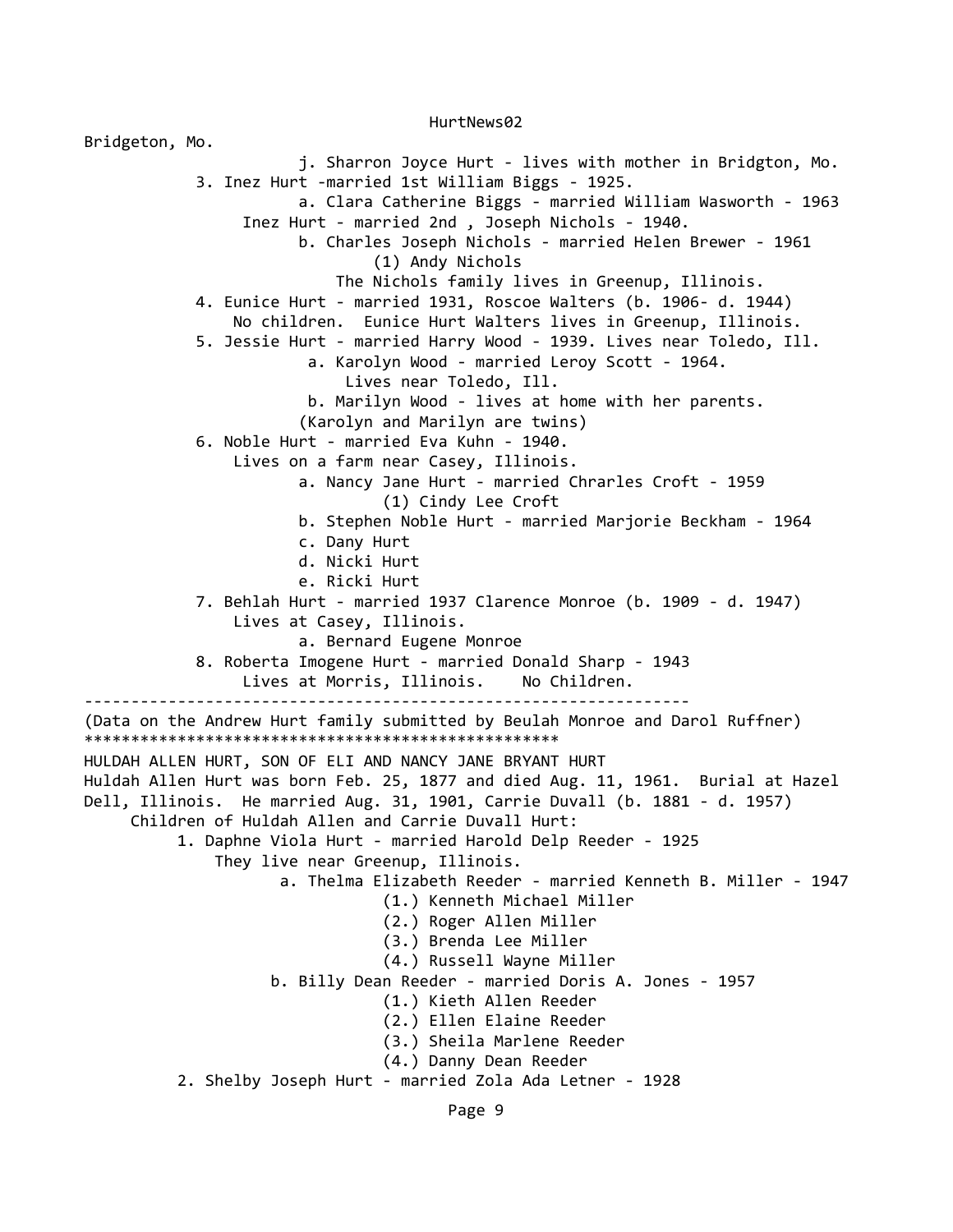HurtNews02 They live near Casey, Illinois. a. Paul Eugene Hurt - married Evelyn M. Fox - 1953 (1) Paul Eugene Hurt, Jr. Paul and Evelyn Hurt live in Mattoon, Illinois. b. Amelia Marie Hurt - married Kenneth Maurice Tabbert - 1955 (1) Carrie Annette Tabbert The Tabbert family lives near Mattoon, Illinois. 3. Harold Allen Hurt - married Pearl Irene Shick - 1925 They live near Casey, Illinois. a. Gerald Allen Hurt - married Helen Ulrey - 1946 (1) Carol Ann Hurt (2) Michael Allen Hurt (This family lives in (3) Rebecca Sue Hurt Casey, Illinois) b. Marilyn Joan Hurt - married Phillip Kitchen - 1954 (1) Nancee Jo Kitchen (2) Jennifer Lea Kitchen (3) Douglas Russell Kitchen 4. Delmas Mitchell Hurt (b. 1907 - d. 1961) Burial at Hazel Dell, Illinois. He married, 1935 Inez Irene Myers - (1912 - 1955). a. Randall LaMarr Hurt - Lives with his aunt, Daphne Hurt Reeder, near Greenup, Illinois. 5. Hazel Florence Hurt - married Forrest Ryan - 1930 They live in Montezuma, Indiana. a. Beverly Jane Ryan - married Charles Norris - 1950 (1) Janice Ruth Norris (2) Mitzi Jane Norris (3) Constance Kay Norris (4) Sharon Rae Norris (5) Susan Beth Norris b. John Allen Ryan - married Sharon Polk - 1958 (1) Debra Kay Ryan (2) Troy Allen Ryan (3) Kelly Jane Ryan (4) Linda Lee Ryan 6. Christine Avis Hurt - married Orval Woodford Neidigh - 1940 a. Shanna Lou Neidigh - married Edward Joseph Bahr - 1961 b. Scott Allen Neidigh - married Patricia Ann Stagner - 1964 c. Dinah Kay Neidigh The Neidigh family lives in Robinson, Illinois. 7. Quenton Theodore Hurt - married Bonnie Durnell (Divorced) a. Dana Lee Hurt Quenton Theodore Hurt (called "Ted") lives in South Bend, Indiana. (Christine Avis Hurt and Quenton Theodore Hurt are twins.) \*\*\*\*\*\*\*\*\*\*\*\*\*\*\*\*\*\*\*\*\*\*\*\*\*\*\*\*\*\*\*\*\*\*\*\*\*\*\*\*\*\*\*\*\*\*\*\*\*\*\*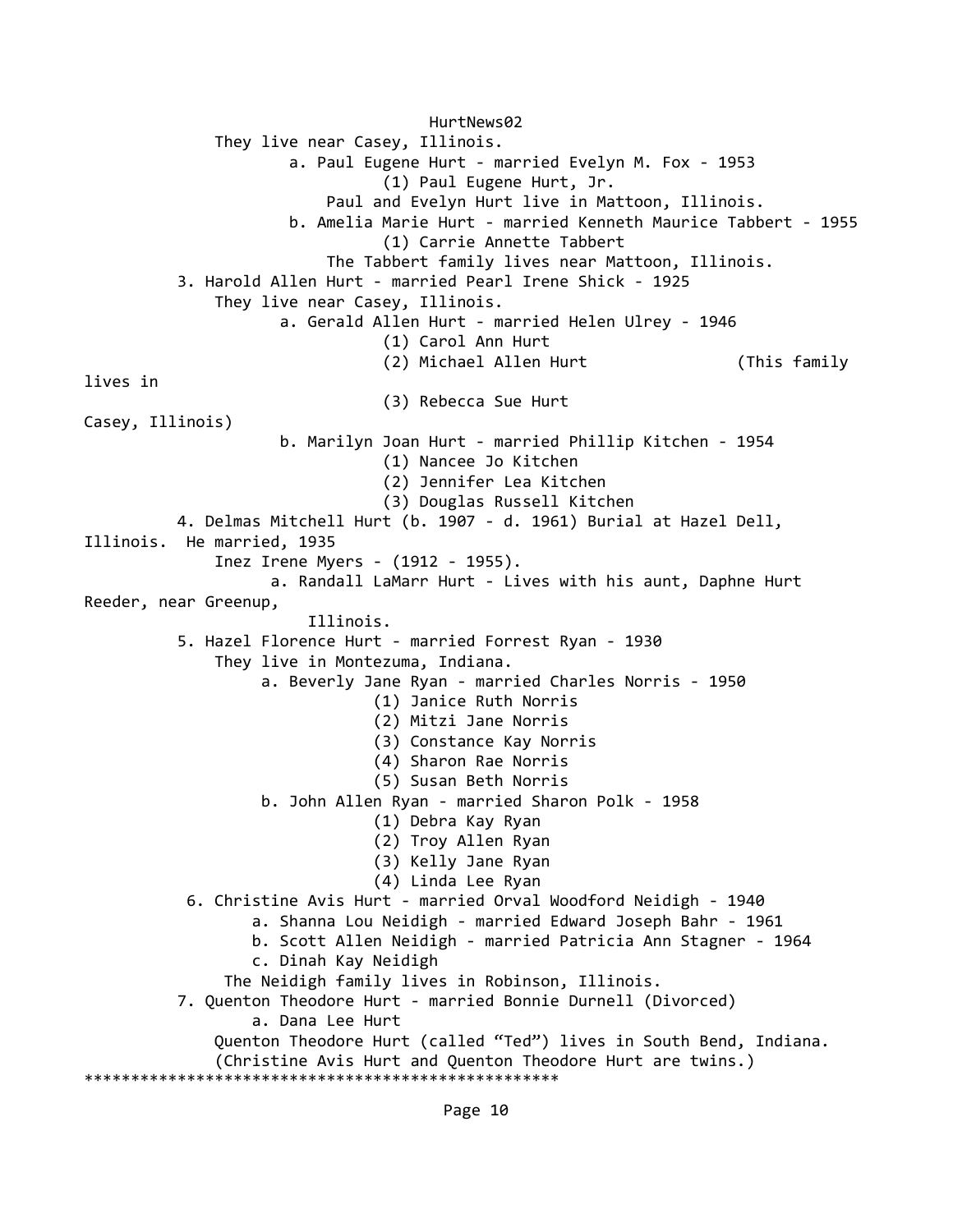HurtNews02 CHARLES ELMER HURT, SON OF ELI AND NANCY JANE BRYANT HURT Charles Elmer Hurt (called "Tell") was born Sept. 15, 1880, and lives at Martinsville, Illinois. He married Pearl Edna Woods. (dec'd.) Children of Charles Elmer and Pearl Edna Woods Hurt: 1. Zola Hurt - married Forest Delp - 1920 They live at Vevay Park, near Casey, Illinois. a. Bettie June Delp - married and lives in San Diego, California. b. Loistel Delp - married Dave ----?, and lives near Casey, Illinois. c. Tony Delp 2. Earl Oswald Hurt - married Ruth Velma Dauwalder - 1939 a. Larry Michael Hurt b. Charlotte Jean Hurt c. Christopher Allan Hurt The Earl Hurt family lives near Casey, Illinois. 3. Doris Hurt - married Harold Sweet - 1928 a. Edna Belle Sweet - married Richard Shelby (1) Ronald Shelby (2) Beth Shelby (3) Cathy Shelby Doris and Harold Sweet and the Shelby family all live in Covington, Indiana. 4. Janice Anthan Hurt - married Charles M. Wallace - 1947 a. Jonathan William Wallace The Wallace family lives in Oak Lawn, Illinois. 5. Phillip Elmer Hurt - married Phyllis Imogene Adkins - 1946 a. Phillip Allen Hurt b. Patsy Alyson Hurt The Phillip Hurt family lives at Joliet, Illinois. \*\*\*\*\*\*\*\*\*\*\*\*\*\*\*\*\*\*\*\*\*\*\*\*\*\*\*\*\*\*\*\*\*\*\*\*\*\*\*\*\*\*\*\*\*\*\*\*\*\*\*\*\*\*\* OZWORTH HURT, SON OF ELI AND NANCY JANE BRYANT HURT Ozworth Hurt (called "Pod") was born March 11, 1883, and died Dec. 27, 1931. Burial at Hazel Dell, Illinois. He married Nellie Leorn Applegate (b. Sept. 2, 1880) Mrs. Nellie Hurt lives at Casey, Illinois. No Children. (Data on above families subnitted by individual memebers.)

BENJAMIN HARRISON HURT, SON OF ELI AND NANCY JANE BRYANT HURT Benjamin Harrison Hurt was born Nov. 13, 1888, and died Aug, 23, 1954. Burial at Allerton, Illinois. He married Dec. 12, 1912, Dora M. Brown (Deceased) Children of Benjamin Harrison and Dora Mae Brown Hurt:

1. Fred Donald Hurt - married Maomi Ruth Wolever - 1943.

Page 11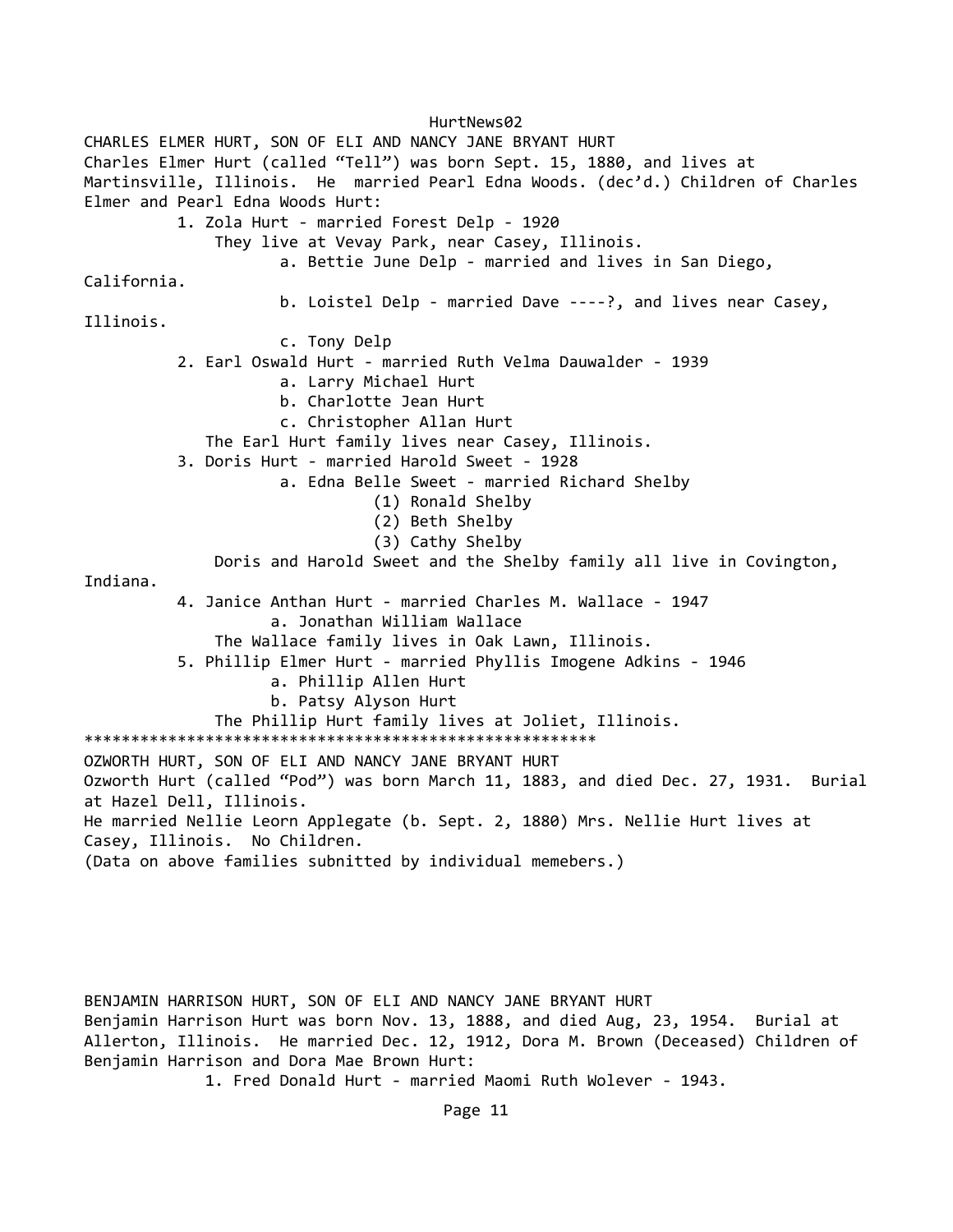HurtNews02 a. Ella Mae Hurt **b. Donald Luther** Hurt c. Sue Ann Hurt d. Patricia Lee Hurt e. Sandra Kay Hurt F. Wendy Lou Hurt g. Benjamin Franklin Hurt h. Mary Eliza Hurt Fred Hurt lives near Knowville, Tennessee. 2. Robert Franklin Hurt - married Oletha Maxine Lincoln - 1957. Lives at Allerton, Illinois. No Children 3. Hallie Jane Hurt - married Howard P. Wilson - 1937. Lives at Danville, Illinois. No Children 4. Daisy Marie Hurt - married John Waverly Chownng - 1937. Lives at Crete, Illinois. a. Larry Dean Chowning - married Ruby A. Thomas - 1957 (1) Jeffrey Chowning (2) Lori Lynn Chowning Lives at Tilton, Illinois. b. John Howard Chowning c. Jane Marie Chowning 5. Eli Harrison Hurt - married Martha Jane Robinson - 1946. a. Nancy Jane Hurt b. John Eli Hurt The Eli Hurt family lives at Allerton, Illinois. 6. Rena Mae Hurt - married Dale Mitchell, Jr. - 1942. a. Billy Lee Mitchell b. Carolyn Sue Mitchell c. Beverly Jan Mitchell d. Rebecca Ann Mitchell The Mitchell family lives at Homer, Illinois. 7. William Clark Hurt - married Patricia Bergstrom - 1957. a. Pamela Jane Hurt b. Robert Howard Hurt The William Hurt family lives at Hackettstown, New Jersey. (Data on above family sent in by Eli Hurt and Hallie Wilson.) JESSE ELI HURT, SON OF ELI AND NANCY JANE (BRYANT) HURT Jesse Eli Hurt was born Dec. 6, 1885 and died Feb. 4, 1954. Burial at Hazel Dell, Illinois. He married Mary Ethel Dillier, who survives, and id living in Indianapolis, Indiana. Children of Jesse Eli and Mary Ethel (Dillier) Hurt:

1. Russell Hurt- married Doris Starkey.- 1958

a. Michael Anthony Hurt

b. Joseph Preston Hurt

The Russell Hurt family lives in Indianapolis, Indiana.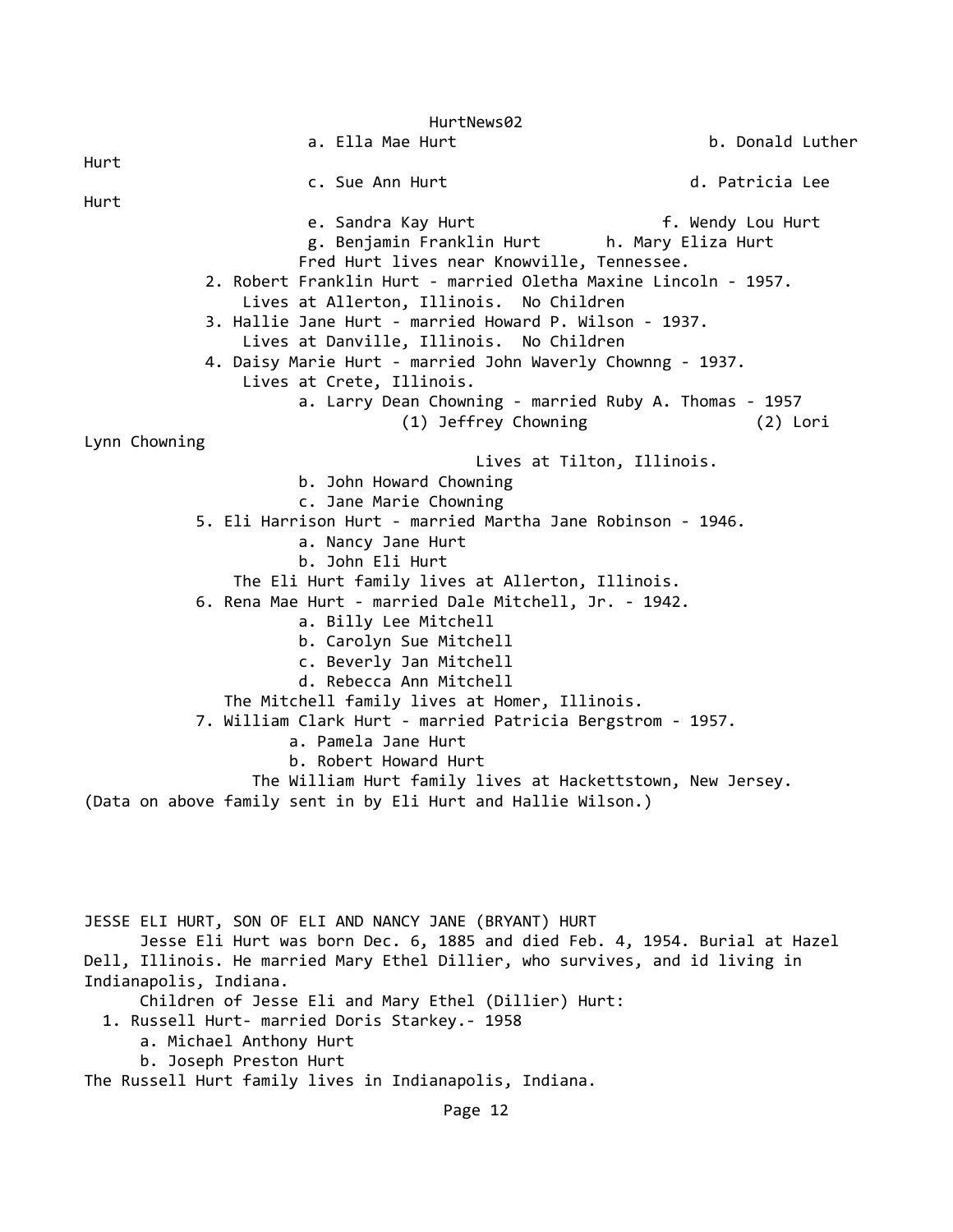HurtNews02 2. Sybil Hurt- married Randall B. Dettro.- 1936. (Divorced) No children. The sybil now lives in Omaha, Nebraska. 3. Dean Hurt- married Violet Dentino, and lives in Peoria, llinois. (Data on Jesse Hurt family from Sybil Dettro and Russell Hurt.) ALVA J. HURT, SON OF ELI AND NANCY JANE (BRYANT) HURT Alva J. Hurt was born March 28, 1891, and died June 4, 1964. He married Mar. 21, 1914, Sarah Ann Lewis (b. 1893- d. 1951). Both Alva and Sarah are buried in Washington Cemetery, Cumberland Co., Illinois. Children of Alva J. and Sarah Ann (Lewis) Hurt 1. Hildreth Katherine Hurt- married Edford Arlen Johnson.- 1933. They live in St. Joseph, Illinois. a. Jerry Arlen Johnson- married Donna Jean Ohls Hostetler.- 1954. (1) Jill Arleen Johnson (2) Sara Nell Johnson Jerry is in the U.S. Navy, and at present he and his family live in Bakersfield, California. b. Ronald Edford Johnson- married Marilynne Joyce Miller.- Dec. 29, 1962 at Champaign, Illinois. They live in Philo, Illinois. 2. Wayne Hurt- married Irene Theres Fascelli.- 1946. a. Catherine Lorene Hurt b. Karen Sue Hurt c. Wayne Allen Hurt (Called "Doc") Wayne and family live in Crown Point, Indiana. 3. Ernest Hurt was born May 6, 1916 and died Aug. 31, 1963. Burial in Woodlawn Cemetery, Urbana, Illinois. He married Maxine Burwell Sisney.- 1949. a. Stephen Ernest Hurt b.Allen Lee Hurt c. Mark Dean Hurt Mrs. Maxine Hurt and sons live in Urbana, Illinois. 4. Blanche Lorene Hurt- married 1st- 1937- George Delbert Kincade (d. 1950) a. Judith Ann Kincade- married Loree James Rudd.- 1957. 1. Kelly Sue Rudd 2. Karla Stacie Rudd 3. Kim Shari Rudd The Rudd family lives in Valparaiso, Indiana. b. Sharon Rae Kincade- married Frank D. Sims.- 1965. They live in Gary, Indiana. Blanche Hurt- married 2nd, Joseph Edward Heldt.- 1951. c. Michael Lynn Heldt Blanche and Joseph Heldt live in Gary, Page 13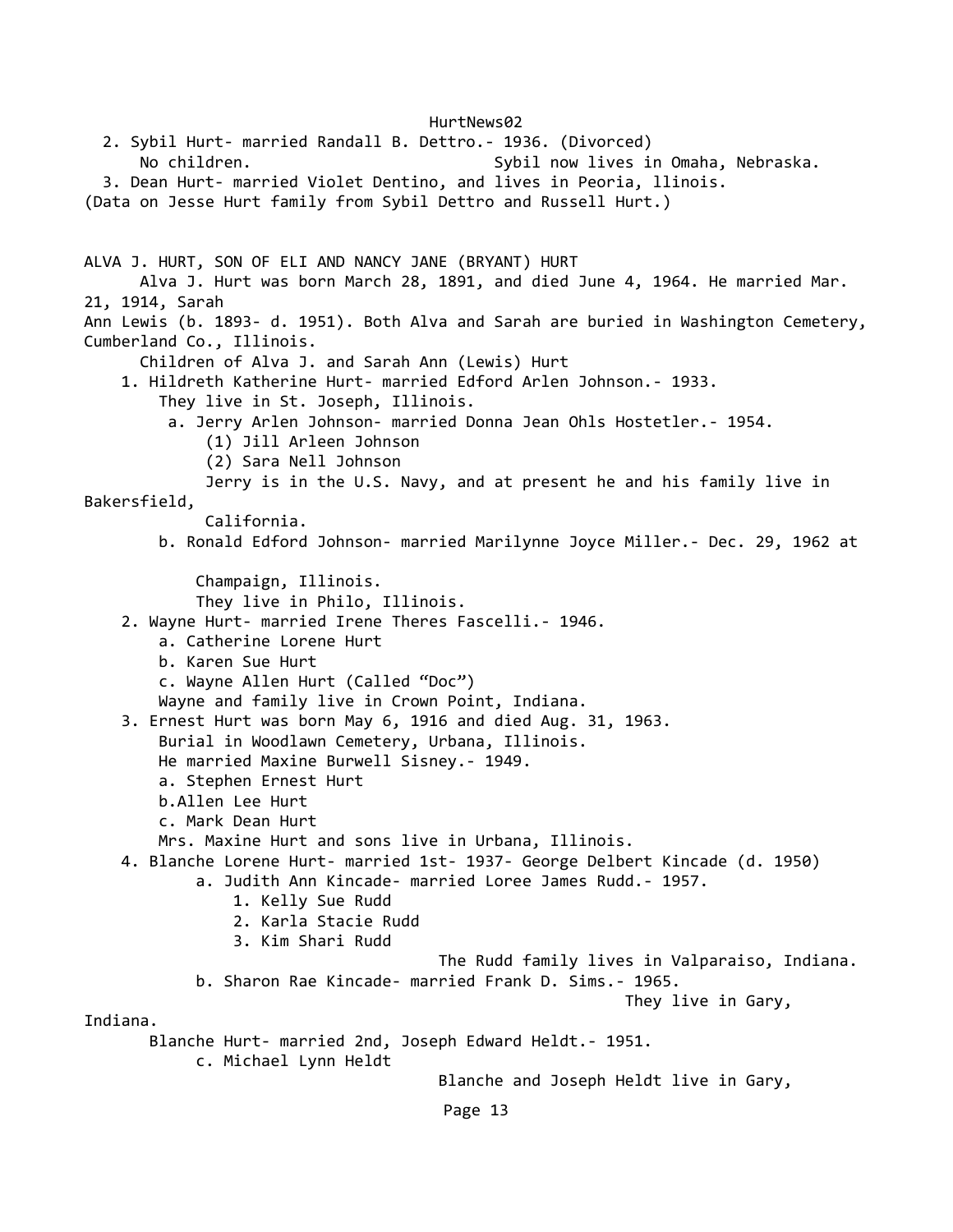# Indiana.

```
 5. Helen Rose Hurt- married Maurice Phillip Jenkins.- 1940. 
         They live in Urbana, Illinois. 
            a. Sandra Sue Jenkins- married Ronald Joseph Swallow.- 1960. 
                 (1) Douglas Cary Swallow b. Dec. 28, 1962 
                                            The Swallows live in west Lafayette, 
Indiana. 
            b. Linda Kay Jenkins 
            c. Raymond Eugene Jenkins 
     6. Donald Louis Hurt- married 1st, 1950, Beulah Roan. (Divorced) 
            a. Roger Lee Hurt 
            b. Ricky Lane Hurt 
        Donald Hurt- married 2nd, Ilse Bruhn Redding.- 1963. 
                             The Donald Hurt family lives in Cedar Crest, New Mexico. 
     7. Jimmie Richard Hurt- married Nancy Thompson.- 1956. 
            a. Rosemarie Hurt 
            b. Brenda Jean Hurt 
            c. Andrew James Hurt 
            d. Thomas Lee Hurt 
                         Jim and Nancy Hurt live at Abiquiu Dam, Abiquiu, New Mexico. 
LUTHER MARTIN HURT, SON OF ELI AND NANCY JANE (BRYANT) HURT 
       Luther Martin Hurt was born May 25, 1893. He was married on March 12, 1914, to
Caroline Lewis. They live at Marshall, Illinois.
```
Children of Luther Hurt and Caroline (Lewis) Hurt:

1. Lucille Hurt- married Harold Kelly.

Lives in Hobbs, New Mexico.

- 2. Opal Hurt- married Lloyd Sweitzer.
	- a. Robert Sweitzer- married and divorced.
		- (1) Debbie Sweitzer
		- (2) Robert Sweitzer

The Sweitzer family lives in Marshall, Illinois.

- 3. Kenneth Hurt- married Fern Irwin.
	- a. Barbara Hurt
	- b. Becky Hurt
	- c. Brenda Hurt
	- d. Beverly Hurt

The Kenneth Hurts live in Marshall, Illinois.

- 4. Maxine Hurt- married Denzil Connelly. They live in Jonesville, Michigan.
	- a. Caroline Connelly- married Robert Farlan.